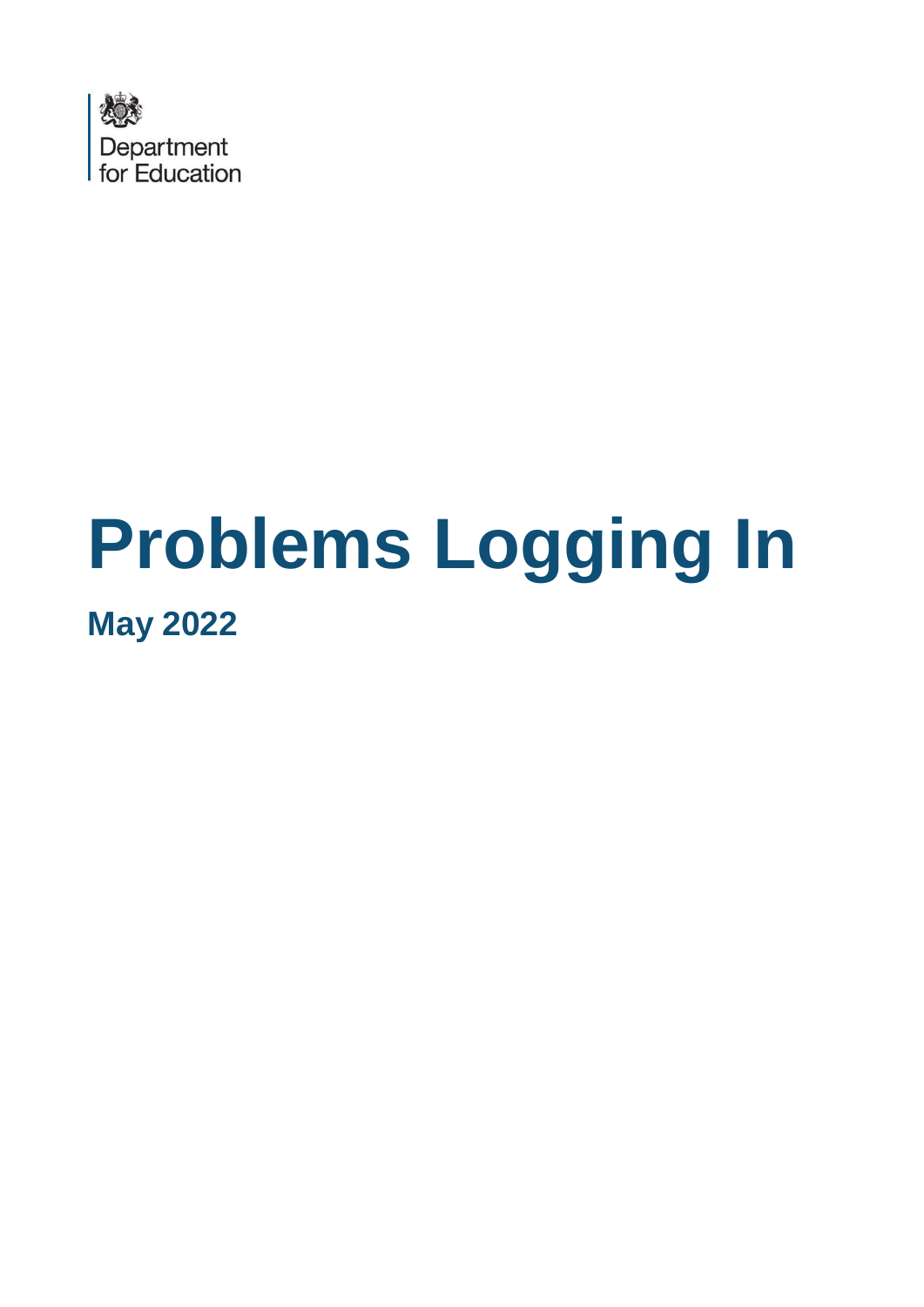# **Q1. What do I do if I cannot remember my username?**

If you have an active account and have forgotten your username, please use the 'Forgotten username' link on the login page. If you have a 'User' or 'Administrator' account, you can also contact your Headteacher/Principal who can check your username under the 'Manage Users' tab on the checking website.

#### **Q2. What do I do if I cannot remember my password?**

If you have an active account and have forgotten your password, please use the 'Forgotten password' link on the login page. Once you have confirmed your username and the answer to your security question, a new password will be emailed to you. If you are unable to answer your security question correctly you will need to contact your Headteacher/Principal to reset your password under the 'Manage Users' tab on the checking website.

If you are a Headteacher/Principal and are unable to answer your security question correctly, please use the 'New Headteacher/Principal account' enquiry on the 'Contact Us' page

#### **Q3. I have entered my username and password but I am unable to login.**

If you are shown the message 'The username you have entered does not exist or the password you've entered is incorrect', and you are unable to complete the 'Forgotten username' or 'Forgotten password' links, you will need to contact your Headteacher/Principal who can check your username or reset your password under the 'Manage Users' tab on the checking website.

If you are a Headteacher/Principal and are unable to complete the 'Forgotten username' or 'Forgotten password' links, please use the 'New Headteacher/Principal account' enquiry on the 'Contact Us' page